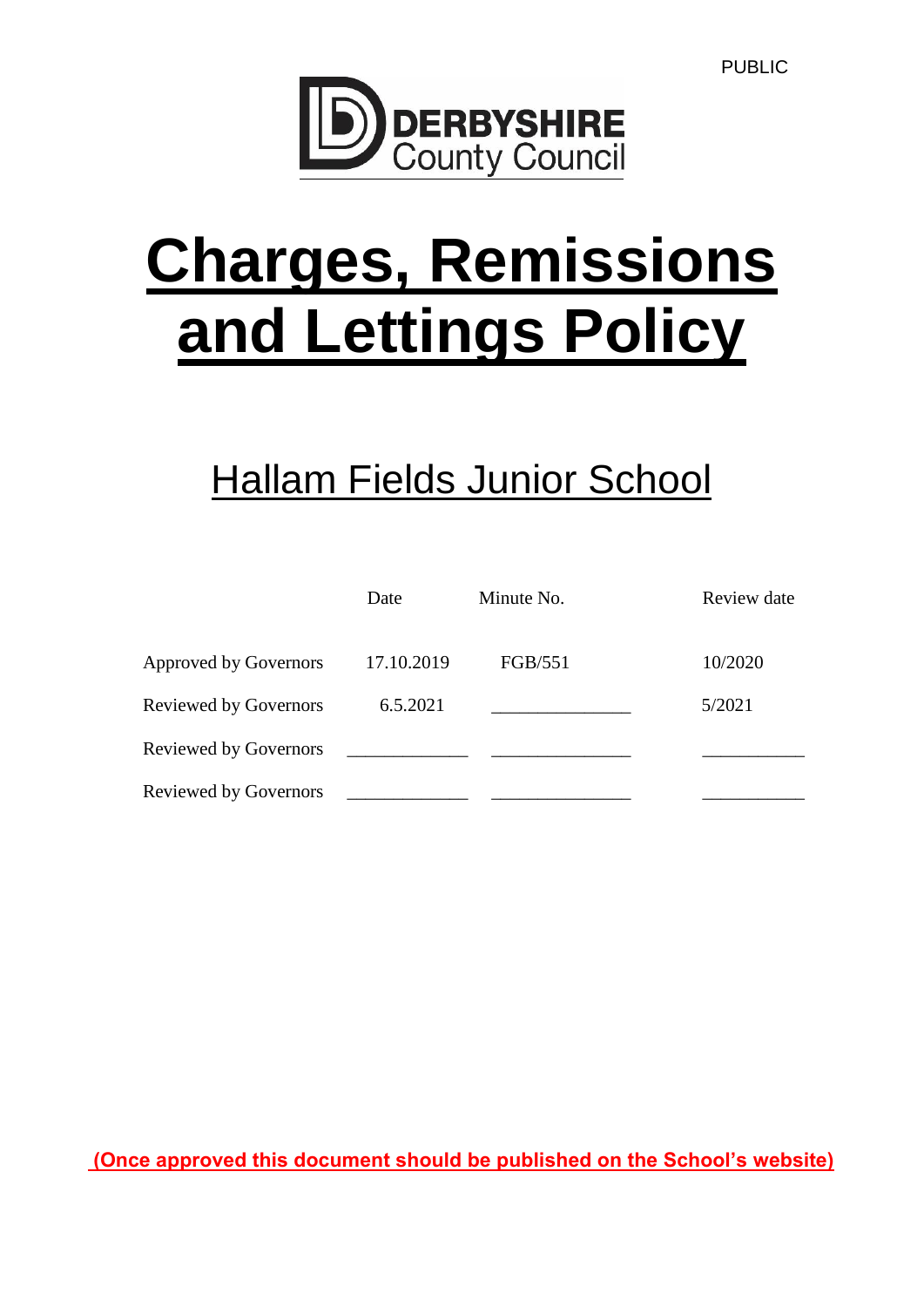#### **Introduction**

It is the School's aim that all pupils should have an equal opportunity to benefit from school activities. This policy sets out the School's approach to charging and remissions with the intention to ensure transparency in setting charges and ensure all children are provided with the chance to access all provisions on offer.

This policy is based on the Derbyshire County Council's Charges and Remissions Policy. It therefore represents not only the School's but also the Council's Policy on Charges and Remissions.

Sections 449-462 of the Education Act 1996 (revised in 2011) sets out the law on charging for school activities in maintained schools. Parents on low incomes and in receipt of certain benefits may be eligible for support in terms of contributions requested for school visits. Additionally, families in receipt of free school meals are entitled to an exemption from paying for the cost of board and lodging on residential visits. Further guidance can be accessed at

[https://assets.publishing.service.gov.uk/government/uploads/system/uploads/attach](https://assets.publishing.service.gov.uk/government/uploads/system/uploads/attachment_data/file/706830/Charging_for_school_activities.pdf) [ment\\_data/file/706830/Charging\\_for\\_school\\_activities.pdf](https://assets.publishing.service.gov.uk/government/uploads/system/uploads/attachment_data/file/706830/Charging_for_school_activities.pdf)

Under Section 27 (1) of the Education Act 2002 governors have control over the use of school premises, subject to the local authority's general policy that all educational premises should be available whenever possible to provide for the wider educational and recreational needs of children, young people and adults. Therefore schools with available space are permitted to approve lettings in accordance with this policy.

All education during school hours is free. We do not charge for any activity undertaken as part of the National Curriculum with the exception of individual or group music tuition and cost of travel to swimming lessons where appropriate.

#### 1. **Day visits within or mainly within school hours**

When organising school trips or visits which enrich the curriculum and educational experience of the children, the School invites parents / carers to contribute to the cost of the visit. All contributions are voluntary. If we do not receive sufficient voluntary contributions, we may cancel a visit. If a visit goes ahead, it may include children whose parents have not paid any contribution. We do not treat those children any differently from any others.

If a parent wishes their child to take part in a school trip, visit or activity or event but is unwilling or unable to make a contribution, we do allow the child to take part in the trip, visit or activity. Sometimes, school pays additional costs in order to support the visit. Parents have the right to know how each trip, visit or activity is funded and school will provide this information on request. Children in receipt of Free School Meals or Universal Free School Meals will be offered a free school packed lunch.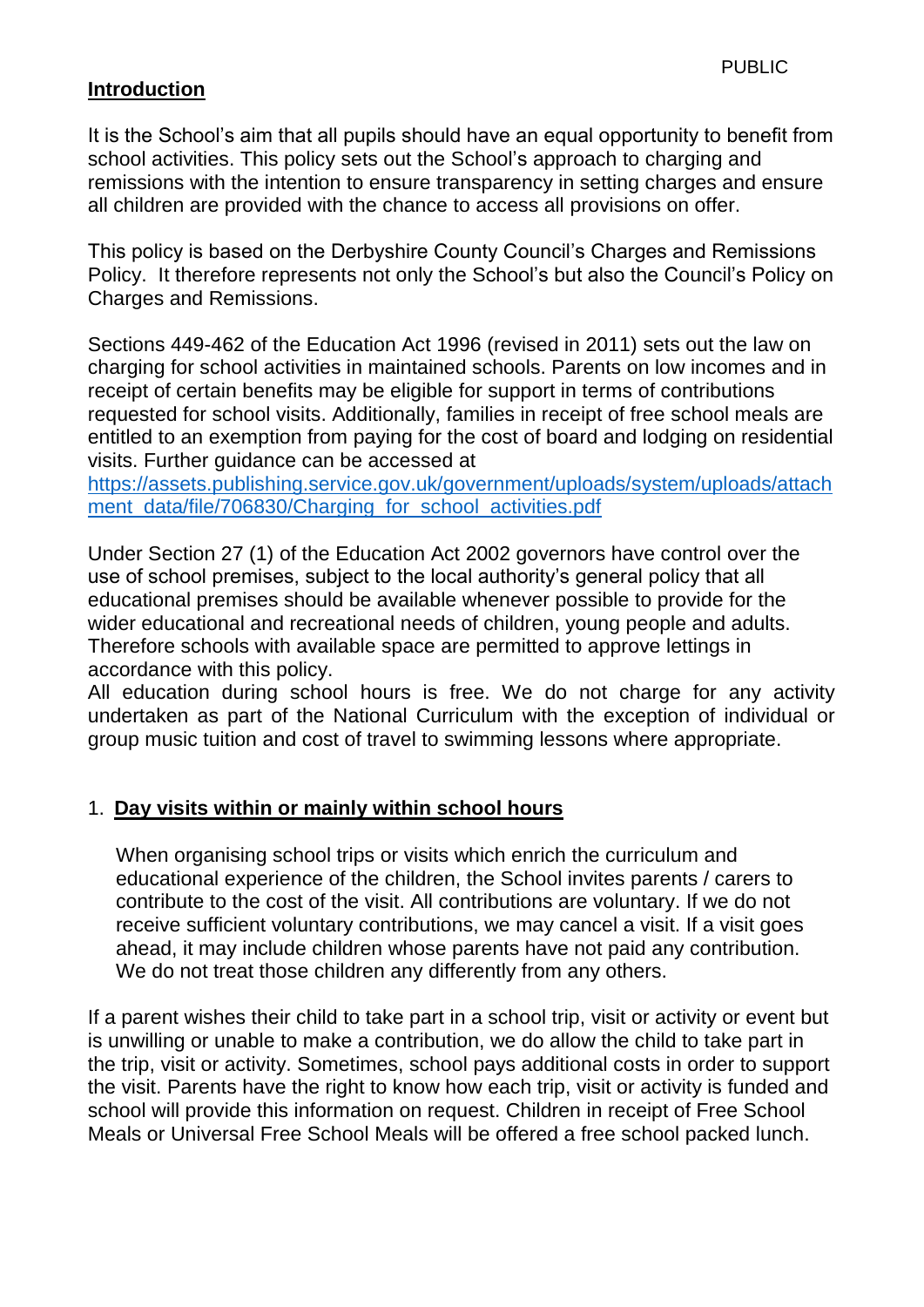### 2. **Residential visits in school time**

If the School organises a residential visit in school time (or mainly school time), which is to provide education directly related to the National Curriculum we do not make a charge. However, we do make a charge to cover accommodation, food and travel expenses.

To ensure all children are provided with the opportunity to participate on school visits, parents / carers experiencing financial difficulty are invited to talk to / write to the Head Teacher in confidence.

#### 3. **Activities outside or mainly outside school hours**

Parents will be expected to meet the full cost. Participation in these activities will be voluntary when the activity is not part of the national curriculum, not part of a syllabus for a prescribed public examination or not part of religious education. Prices for individual activities will be provided to gauge interest. Activities will not run where full costs cannot be recovered.

#### 4. **Ingredients/materials for practical activities such as cookery and craft**

To help school finances, parents may be asked to pay the cost of materials where the finished product is to be kept by the pupil. Costs for these will be calculated based on the cost of the material. No profit will be made.

No child will be disadvantaged because of parents' inability or unwillingness to pay, and, therefore, all children will be able to participate in these activities.

#### 5. **Lost school equipment, books, etc.**

Parents will be expected to replace or purchase lost items of school property including IT equipment and books. The cost of these items will be the replacement cost to purchase the same or similar item at the time the loss occurs.

#### 6. **Breakages and damage to school buildings, furniture or property**

In cases of wilful damage to the School building, furniture or its equipment, the School's Head Teacher, in consultation with the Chair of the Governing Body may decide to make a charge. The cost of repairs will be as quoted on an individual basis. Where items cannot be repaired a charge will be made to replace the item based on the current cost to buy new at the time the damage was incurred. Each incident will be dealt with on its own merit and at their discretion.

#### 7. **Extended Services**

Hallam Fields Junior School do not currently offer extended services.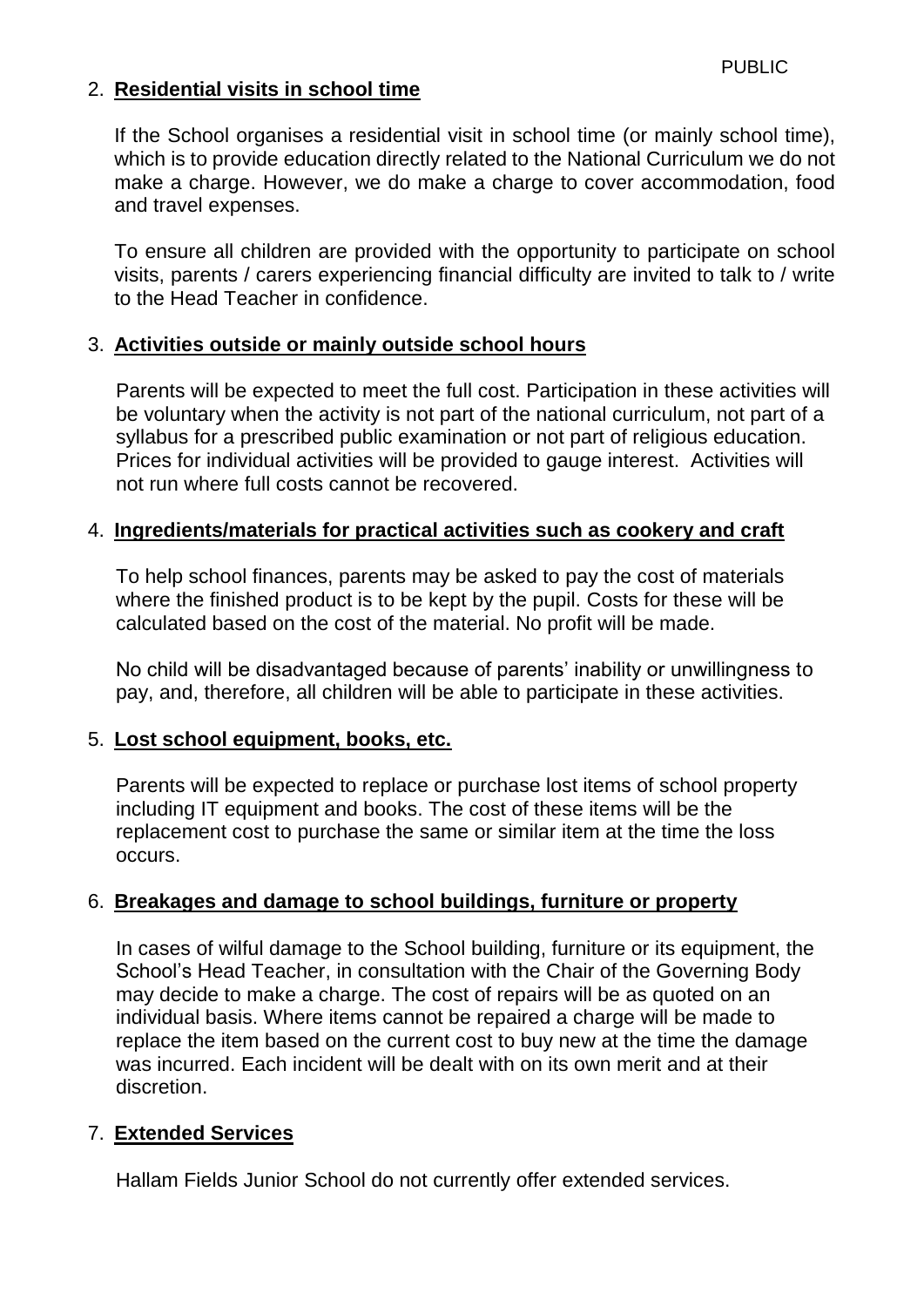## 8. **Music Tuition**

Charges may be made for vocal instruments tuition provided either individually or to groups, provided that the tuition is provided at the request of the pupil's parent / carer.

Current costs for music tuition is made directly to the provider.

#### 9. **Swimming Lessons**

The School do not make a charge for swimming lessons as these take place in school time and form part of the National Curriculum. We will inform parents/ carers when these lessons take place and ask for written permission for the child to take part in lessons.

#### 10. **Other Charges**

The Head Teacher or Governing Body may levy charges for miscellaneous services up to the cost of providing such services.

#### Telephone Calls

A charge for the use of school telephones for private calls will be made to all users:

- $\geq 10p$  for local calls
- $\geq$  20p for national calls
- $\triangleright$  Overseas calls approval to be sought from the Headteacher and an appropriate charge to be made

#### School Uniform

- ▶ School Sweatshirt £10.50
- ▶ School Cardigan £11.95
- ▶ School Fleece £13.95
- $\geq$  School T-Shirts  $f7.50$
- $\triangleright$  School PE T-Shirts £4.95
- $\triangleright$  School PE Short £4.95
- $\blacktriangleright$

#### Photocopying

A charge will be made for all private photocopying

- $\triangleright$  A4 black and white 2p per side
- $\geq$  A3 black and white 4p per side
- A4 colour 10p per side
- A3 colour 20p per side

#### 11. **Equality**

The School is committed to ensuring equality of opportunity for all pupils, staff, parents, carers and visitors irrespective of their race, gender, disability, religion or belief, sexual orientation, age or pregnancy and maternity.